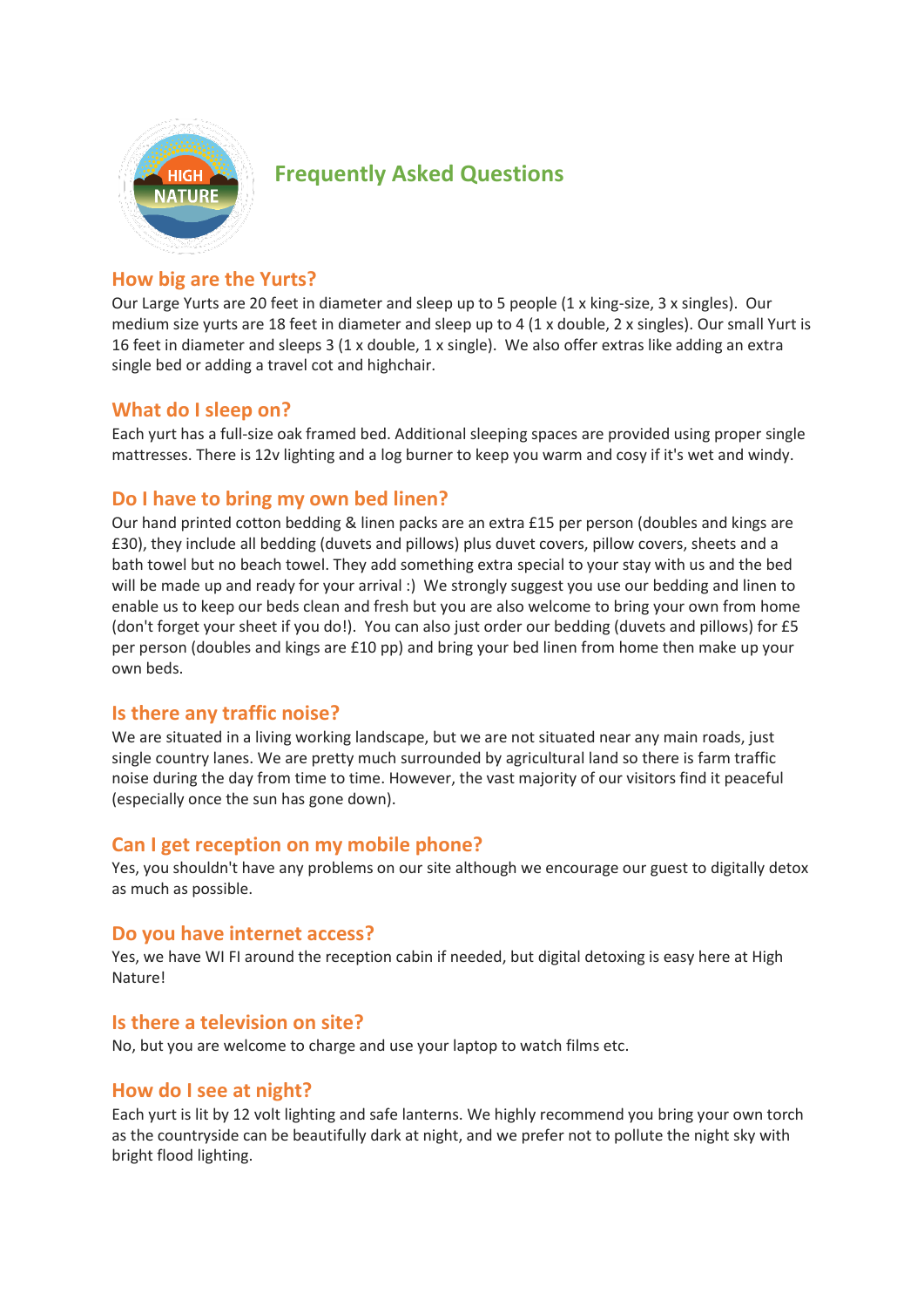#### **What are the facilities on site?**

We have composting toilets (clean and well cared for), a fully equipped shared kitchen cabin (yurts only) with fridges, freezers, hobs, ovens and grills, and 24hr hot showers. Each yurt is also provided with an outdoor mobile kitchen unit with everything you should need for self catering but please bring your own 'ecological' washing up liquid, dish cloth and tea towel from home. Bell tents need to bring their own camping kitchen equipment but are allowed to use our outdoor fridge/freezer and outdoor washing up areas. There is a reception cabin, games and chill out tunnel. We are also developing our field kitchen where we aim to provide take away food and alfresco dining events.

### **Is there a dishwasher in the shared yurt kitchen cabin?**

No, but there are two sinks with plenty of hot water and additional washing up facilities at the back of the shared shower cabin.

#### **What's provided inside the Yurt?**

Everything you need except all your groceries. We suggest you pick most of these up before you arrive. However, we do have some basic supplies and fresh produce available onsite. The best place for any last-minute supplies is Ashby's Easy Store in East Charlton, a bit further on from there you can purchase fresh local veg from The Tuckers' Veg Shed. The Piglets Stores in East Prawle also stocks essential items, but they are only open seasonally. We promote locally sourced and naturally grown produce. Kingsbridge has two great health food shops, as well as grocers, butchers and two bakeries. Please try to support our local business and high street if possible.

#### **What equipment do we cook with?**

We prefer our yurt campers to do their cooking in the shared kitchen cabin or use their mobile kitchen unit and eat outside rather than in their yurt (weather depending). We ask you not to cook on the wood burner to keep the yurts fresh for the next guests and avoid them smelling of food.

#### **Is there a BBQ, fire pit and brazier?**

We provide a BBQ outside the communal kitchen cabin. There is also a fire pit and a brazier. Outside fire braziers are allowed and some are available on request but must be raised from the ground to protect the grass from damage. Please feel free to bring your own.

#### **How far is the beach?**

The nearest beach is Gara Rock (Secombe Sands) which is approximately 15 minutes walk from the Centre. There is also Mill May around 35-45 minutes walk down through the National Trust woodland. There are many more beaches to explore along the coast.

#### **Do you allow for group bookings?**

Yes, we do. We cater for large family bookings, groups, hen and stag parties and are working towards being able to cater for wedding events, corporate bookings and most other group events. Please check with us if you would like to book part of, or the whole site.

#### **Can my friends come and stay with me for a few days?**

If you have friends or family in the area, they are welcome to visit High Nature during the daytime but an overnight stay incurs additional charges as per our booking conditions.